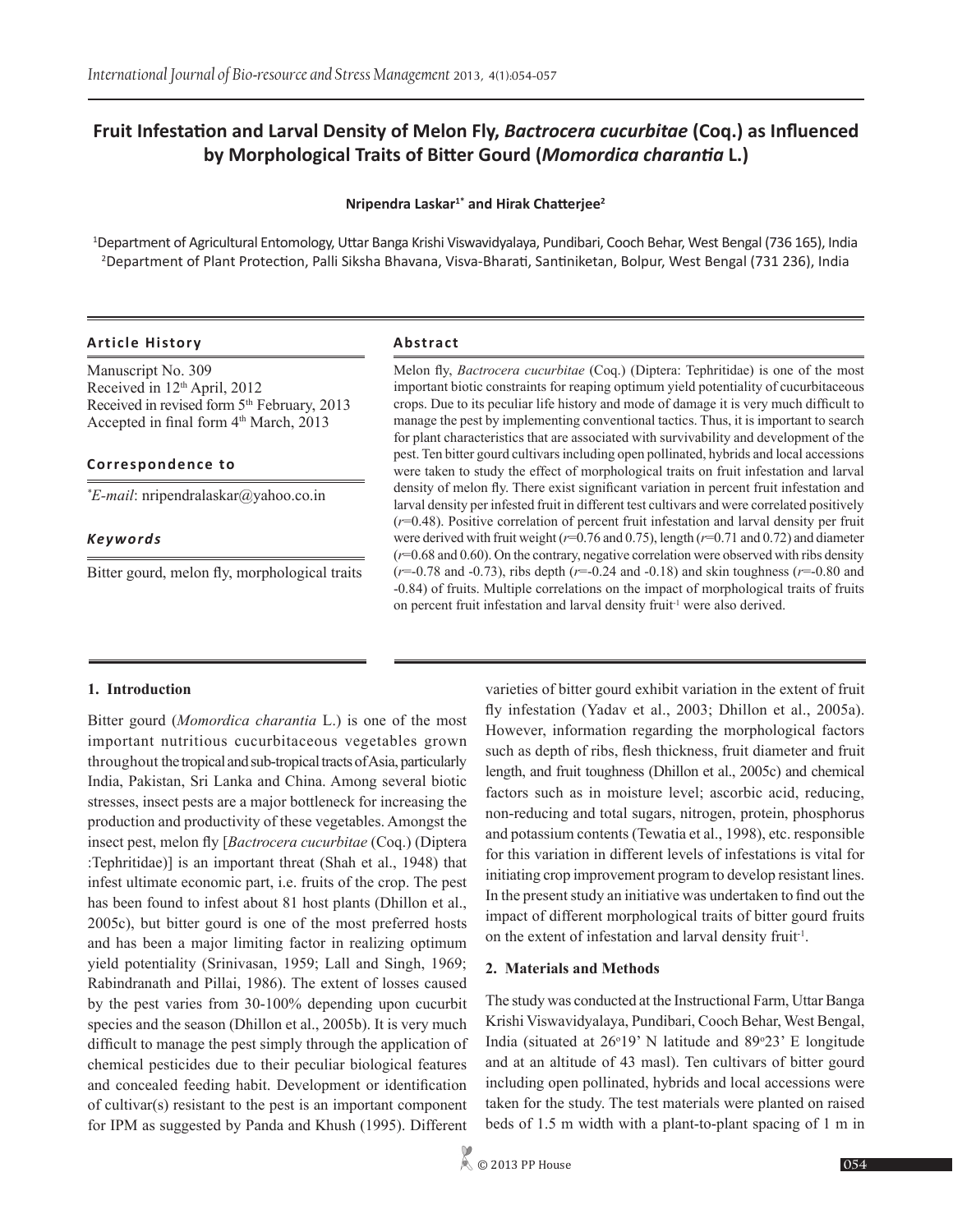June (rainy season) and February (summer season) of 2007 and 2008. The experiment was replicated thrice arranged by following randomized block design (RBD). In each bed five plants were tagged randomly for recording observation. The rainy season crop fruited in August-September and the summer season crop during April-May. Recommended agronomic practices were adopted to raise the crop except chemical control of insect pests.

Marketable sized fruits were picked at three days intervals and brought to the laboratory for recording observation regarding larval density fruit<sup>-1</sup> and percent fruit infestation. Percent fruit infestation was calculated on number basis as follows:

$$
\% \text{ fruit infestation} = \frac{\text{Number of fruits infested}}{\text{Total number of fruits observed}} \times 100
$$

The infested fruits were cut open to count the number of maggots of melon fly fruit<sup>-1</sup>. Healthy fruits were used to observe morphological traits in the test cultivars. Observation on morphological traits of fruit was recorded from three randomly selected fruits from all the replicates. Vernier calipers was used to measure length and diameter of the fruits, depth of ribs by scale and intensity of ribs (number of ribs cm-2) was determined by counting number of ribs cm<sup>-2</sup> area of fruit surface. Toughness of fruits was determined by using texture analyzer (Make: Stable Micro Systems, UK; Model: TA-XT plus).

The data, thus obtained were analyzed statistically using INDOSTAT and Microsoft Excel package of statistical analysis. The percentage data were transformed using angular transformation. The significance of differences between the cultivars was judged by F-test, and the treatment means were compared by the LSD (least significant difference) at *p*=0.05. The data on percentage fruit infestation and larval density fruit<sup>1</sup> were also subjected to correlation, multiple linear regression analysis to see the impact and association of morphological traits on resistance/susceptibility reaction to the pest and its density.

## **3. Results and Discussion**

Significant differences in percent fruit infestation and larval density fruit-1 were observed among the test cultivars in both the seasons of study (Table 1). Percent fruits infested by the melon fly during summer seasons of 2007 and 2008 (February sown crop) varied from 8.83 to 20.08 being lowest in 'Kalimpong local' and highest in 'Sasya'  $F_1$ , while during rainy season of 2007 and 2008 (June sown crop) the infestation varied from 35.53 (Kalimpong local) to  $71.13\%$  ('Vivek'  $F_1$ ). Number of maggots (larval density) infested fruit<sup>-1</sup> during summer season (2007 and 2008) ranged from 6.60 ('Pundibari local') to 11.97 ('Green long') and during rainy season (2007 and 2008) it varied from 20.82 to 40.43 being highest in Vivek  $F_1$  and lowest in

Pundibari local. Percent fruit infestation and larval density infested fruit<sup>1</sup> varied over season and significantly higher infestation and larval density observed in the rainy season crop as compared to that of summer season. This variation in infestation and larval density might be due to prevailing environmental conditions that affect population dynamics and biology of the pest. Mean percent infestation and larval density during summer season was recorded as 12.01% and 9.55 (number of larva infested fruit<sup>1</sup>), respectively, whereas, during rainy season it was 50.91% and 29.34.

## *3.1. Association of morphological traits with percent fruit infestation and larval density*

## *3.1.1. Fruit weight*

Significant variation in fruit weight was observed in different cultivars of bitter gourd evaluated (Table 2). Fruit weight varied from 25.20 to 100.87 g. being lowest in Pundibari local and highest in Sasya  $F_1$ . Percent fruit fly infestation and larval density/ infested fruit in different cultivars was positively and significantly  $(p=0.05)$  correlated  $(r=+0.77$  and  $+0.75$ , respectively) with the fruit weight (Table 2 and 3). This could be attributed to the availability of sufficient edible material in large sized fruit, affording opportunities for adequate feeding and survival of the maggots as noted by Singh and Vashishtha (2002).

## *3.1.2. Fruit length and diameter*

Fruit length and diameter varied from 4.93 to 15.23 cm and 3.20 to 5.10 cm, respectively in different cultivars evaluated. Fruit length and diameter was minimum in Pundibari local and maximum in Vivek  $F_1$ . Both length and diameter of fruit that determine the size of the fruit were correlated positively  $(r=+0.71$  and +0.68, respectively) and significantly  $(p=0.05)$ with percent fruit infestation. Larval density/infested fruit when correlated with length and diameter of fruits, significant and positive association (*r*=0.71 and 0.59) was also observed. Earlier, Lakra and Singh (1983) also found that bigger fruits carried more eggs than smaller ones while working on the preference of *C*. *vesuviana* on Indian jujube fruits.

## *3.1.3. Ribs density and depth*

Ribs density (number of ribs cm-2 fruit surface) ranged from 7.17 to 12.97 being significantly (*p*=0.05) lower in 'Pusa Do Mousumi' and higher in the local cultivar Pundibari local. Depth of ribs in different test cultivars also varied significantly from 4.48 to 7.06 mm. Higher depth was recorded in 'Rakkhuse' whereas lower was in Vivek  $F_1$ . There exists a significantly negative correlation (*r*=-0.78) of percent fruit infested with the ribs density. However, depth of ribs correlated negatively (*r*=-0.25) but not significantly. Dhillon et al. (2005c) also observed this trend of observation and opined that in general, the number of ridges was greater in resistant and lower in the susceptible one. Larval density infested fruit<sup>1</sup> also showed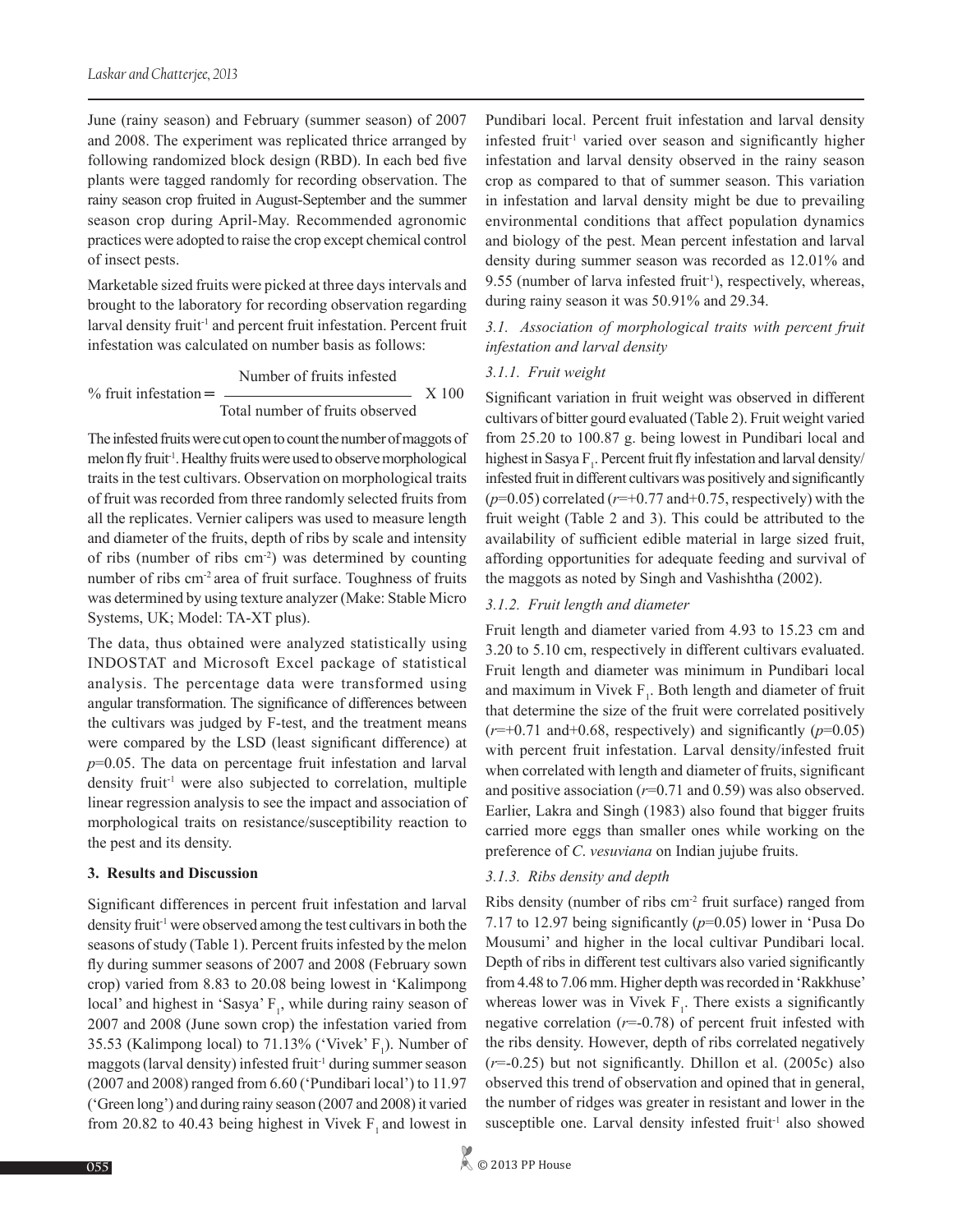*International Journal of Bio-resource and Stress Management* 2013, 4(1):054-057

| Table 1: Impact of morphological features of bitter gourd fruits on melon fly infestation |                             |               |                       |                     |                        |                        |                       |                      |
|-------------------------------------------------------------------------------------------|-----------------------------|---------------|-----------------------|---------------------|------------------------|------------------------|-----------------------|----------------------|
| Cultivars                                                                                 | Larval                      | Percent fruit | Fruit                 | Fruit               | Fruit                  | <b>Ribs</b>            | Depth of              | <b>Skin</b>          |
|                                                                                           | density fruit <sup>-1</sup> | infestation   | weight                | length              | diameter               | density                | $ribs$ (mm)           | toughness            |
|                                                                                           |                             |               | (g)                   | (cm)                | (cm)                   | $\rm cm^{-2}$          |                       | $\rm (kg \ cm^{-2})$ |
| Green long                                                                                | 20.65(25.12)                | 39.87(37.89)  | 58.50 <sup>bc</sup>   | 10.27 <sup>bc</sup> | 4.27 <sup>cd</sup>     | 8.23cd                 | $5.81$ <sup>abc</sup> | $6.55^{cd}$          |
| Vivek F1                                                                                  | 25.81(28.46)                | 44.10(40.93)  | 95.53 <sup>a</sup>    | $15.23^{\rm a}$     | 5.10 <sup>a</sup>      | 7.13 <sup>d</sup>      | 4.48 <sup>d</sup>     | 6.17 <sup>d</sup>    |
| Sasya F1                                                                                  | 23.85(27.89)                | 44.76(41.52)  | $100.87$ <sup>a</sup> | 13.97 <sup>a</sup>  | $4.80^{ab}$            | $8.67b^{cd}$           | 5.17bcd               | 6.30 <sup>d</sup>    |
| Pusa Do Mausumi                                                                           | 21.05(25.46)                | 40.51(38.62)  | $54.40^{bc}$          | 8.13 <sup>c</sup>   | $4.73^{ab}$            | 7.17 <sup>d</sup>      | 4.92 <sub>bcd</sub>   | 6.73 <sup>bcd</sup>  |
| Arka harit                                                                                | 18.79(24.47)                | 29.62(31.31)  | 57.07bc               | 10.67 <sup>b</sup>  | $3.84$ <sup>de</sup>   | 6.47 <sup>d</sup>      | $6.12^{ab}$           | $7.06$ abcd          |
| <b>Bolder</b>                                                                             | 19.38(24.79)                | 25.02(28.42)  | 62.67 <sup>b</sup>    | $9.23^{bc}$         | $4.70^{ab}$            | $10.53$ <sup>abc</sup> | $7.07^{ab}$           | 8.47a                |
| Rakkhuse                                                                                  | 17.29(23.31)                | 25.90(29.38)  | $63.63^{b}$           | 11.33 <sup>b</sup>  | $4.51$ <sup>abcd</sup> | $10.60$ <sup>abc</sup> | 6.03 <sup>ab</sup>    | 8.20 <sup>abc</sup>  |
| Peyarafuli local                                                                          | 16.35(22.56)                | 23.73(27.86)  | 49.87bcd              | $9.33^{bc}$         | 4.27 <sup>cd</sup>     | $10.77^{ab}$           | $5.34^{bc}$           | $8.40^{\circ}$       |
| Pundibari local                                                                           | 13.71(20.34)                | 18.90(24.51)  | $25.20^{\circ}$       | 4.93 <sup>d</sup>   | 3.20e                  | $12.97^{\circ}$        | 4.73 <sup>cd</sup>    | 8.27 <sup>ab</sup>   |
| Kalimpong local                                                                           | 17.56(22.95)                | 22.18(26.80)  | 51.60 <sup>bcd</sup>  | 7.90 <sup>c</sup>   | 4.17 <sup>cd</sup>     | $10.8^{ab}$            | 4.87 <sup>bcd</sup>   | 6.73 <sup>bcd</sup>  |
| $SEm\pm$                                                                                  | 1.698 2.369                 | 2.2639        | 4.8156                | 1.1417              | 0.3513                 | 1.1972                 | 0.6004                | 0.7867               |
| $CD (p=0.05)$                                                                             | 9.325                       | 4.5831        | 10.1171               | 2.3986              | 0.7380                 | 2.5153                 | 1.2615                | 1.6528               |

\* Figures in the parenthesis are arc-sine (angular) transformed values \*\*Values following same letters are not statistically different

Morphological

|                                                  |  | Table 2: Individual regression equations of morphological |  |
|--------------------------------------------------|--|-----------------------------------------------------------|--|
| traits associated with percent fruit infestation |  |                                                           |  |

Table 3: Individual regression equations of morphological traits associated with larval density fruit-1 (infested)

Correlation Regression equations R2

| Morphological  |             | Correlation Regression equations | $R^2$  |
|----------------|-------------|----------------------------------|--------|
| traits         | coefficient |                                  | value  |
|                | (r)         |                                  |        |
| Fruit weight   | 0.76758     | $Y=1.7161x+7.9473$               | 0.5892 |
| Fruit length   | 0.71687     | $Y=0.2175x+3.2569$               | 0.5139 |
| Fruit diameter | 0.67837     | $Y=0.0377x+3.1727$               | 0.4602 |
| Ribs density   | $-0.78132$  | $Y = -0.167x + 14.60$            | 0.6105 |
| Ribs depth     | $-0.24669$  | $Y = -0.02x + 6.083$             | 0.0609 |
| Skin toughness | $-0.80453$  | $Y = 0.0766x + 9.6978$           | 0.6473 |

negative correlation with ribs density (*r*=-0.73) and ribs depth (*r*=-0.18). It can be inferred that more number of deep ribs unit area-1 fruit surface-1; less preferred the cultivar for infestation by the fly and vice-versa.

## *3.1.4. Skin toughness of fruits*

Significant variation in skin toughness of fruits of different cultivars was also recorded. Tougher skin of fruits were observed in cultivars 'Bolder' and 'Peyarafuli local' (8.47 and 8.40 kg cm<sup>-2</sup>, respectively), whereas the fruits of Vivek  $F_1$  and Sasya  $F_1$ were comparatively softer  $(6.17 \text{ and } 6.30 \text{ kg cm}^2)$ , respectively). Fruit toughness was associated negatively and significantly both with percent fruit infestation (*r*=-0.80) and larval density fruit<sup>-1</sup> ( $r=0.83$ ), i.e. tougher the fruit less was the infestation and larval density.

The interaction between plant and herbivore is influenced by several morphological traits that interfere with feeding and oviposition by the insects (De Ponti, 1977). Identification of traits coefficient (r) value Fruit weight 0.75123 Y=4.997x+34.456 0.5643 Fruit length 0.71927 Y=0.6493x+2.425 0.5173 Fruit diameter 0.59931 Y=0.0991x+2.447 0.3592 Ribs density  $-0.72938$  Y= $-0.4649x+18.302$  0.532 Ribs depth -0.17760 Y=-0.0428x+6.2801 0.0351 Skin toughness -0.83711 Y=-0.2371x+11.862 0.7008

physico-chemical factors involved in host plant selection by insects is an important step in selecting resistant genotype (Maxwell and Jennings, 1980). Chelliah and Sambandam (1971) observed that egg laying by the melon fly was 17.77% in fruits having tough rind in *Cucumis callosus* when compared with 87.33% of the fruits of susceptible variety. Thick and tough rind fruits of genotypes resistant to melon fly were earlier reported by Pal et al. (1984). Percentage fruit infestation increases with an increase in fruit length and diameter as reported by Jaiswal et al. (1990) and Tewatia et al. (1997). In the present investigation, positive association of percent fruit infestation and larval density fruit<sup>-1</sup> was derived with fruit weight, length and diameter. On the contrary, negative correlation were observed with ribs density, ribs depth and skin toughness of fruits. Thus the results are in corroboration with the findings of earlier studies conducted by several workers. Multiple regression equation of larval density fruit<sup>1</sup> and morphological traits of fruit was determined as follows: